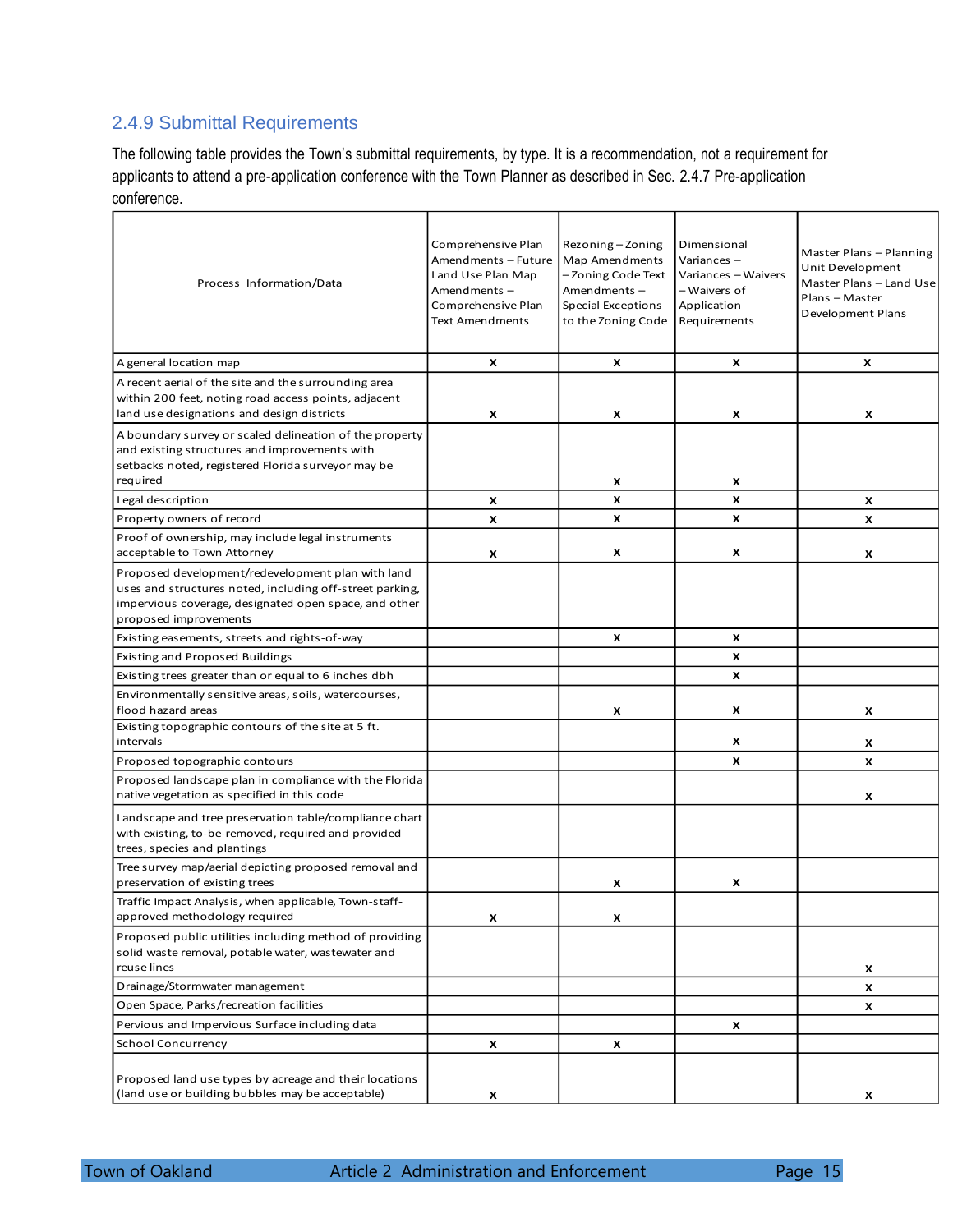| Process Information/Data                                                                                                                                                                                                                    | Comprehensive Plan<br>Amendments - Future<br>Land Use Plan Map<br>Amendments-<br>Comprehensive Plan<br><b>Text Amendments</b> | Rezoning-Zoning<br>Map Amendments<br>-Zoning Code Text<br>Amendments-<br><b>Special Exceptions</b><br>to the Zoning Code | Dimensional<br>Variances -<br>Variances - Waivers<br>- Waivers of<br>Application<br>Requirements | Master Plans - Planning<br>Unit Development<br>Master Plans - Land Use<br>Plans - Master<br>Development Plans |
|---------------------------------------------------------------------------------------------------------------------------------------------------------------------------------------------------------------------------------------------|-------------------------------------------------------------------------------------------------------------------------------|--------------------------------------------------------------------------------------------------------------------------|--------------------------------------------------------------------------------------------------|---------------------------------------------------------------------------------------------------------------|
| Residential: Number of units and gross and net<br>densities.                                                                                                                                                                                | X                                                                                                                             |                                                                                                                          | X                                                                                                | X                                                                                                             |
| Nonresidential: Square footages, FAR/Intensity                                                                                                                                                                                              |                                                                                                                               |                                                                                                                          | X                                                                                                | X                                                                                                             |
| Subdivision: minimum lot dimensions, typical building<br>envelop typical                                                                                                                                                                    |                                                                                                                               |                                                                                                                          |                                                                                                  | X                                                                                                             |
| Adjacent zoning                                                                                                                                                                                                                             |                                                                                                                               | X                                                                                                                        | X                                                                                                | X                                                                                                             |
| Anticipated maximum building height, grade to truss,<br>above truss                                                                                                                                                                         |                                                                                                                               |                                                                                                                          | X                                                                                                | X                                                                                                             |
| Dimensional variance, requirement and proposed                                                                                                                                                                                              |                                                                                                                               |                                                                                                                          | X                                                                                                |                                                                                                               |
| Anticipated phasing plan, approximate starting and<br>completion dates for project and phases                                                                                                                                               |                                                                                                                               |                                                                                                                          |                                                                                                  | X                                                                                                             |
| Phase I environmental assessment findings (if<br>applicable)                                                                                                                                                                                |                                                                                                                               |                                                                                                                          |                                                                                                  | X                                                                                                             |
| Prohibited uses                                                                                                                                                                                                                             |                                                                                                                               |                                                                                                                          |                                                                                                  | X                                                                                                             |
| Documentation of consistency with the Town of<br>Oakland Comprehensive Plan and specific policies<br>contained therein                                                                                                                      | X                                                                                                                             | X                                                                                                                        |                                                                                                  | X                                                                                                             |
| Documentation of compliance with criteria for rezoning<br>map or zoning text amendment(s) as set forth herein                                                                                                                               |                                                                                                                               | X                                                                                                                        |                                                                                                  |                                                                                                               |
| Documentation of compliance with criteria for variances                                                                                                                                                                                     |                                                                                                                               |                                                                                                                          | X                                                                                                |                                                                                                               |
| Documentation of compliance with criteria for site<br>plans                                                                                                                                                                                 |                                                                                                                               |                                                                                                                          |                                                                                                  |                                                                                                               |
| Quantitative land use data illustrated in a table which<br>depicts acres allocated to each use                                                                                                                                              |                                                                                                                               |                                                                                                                          |                                                                                                  | X                                                                                                             |
| Residential. Maximum gross density, total number of<br>units, type of unit where feasible or necessary,<br>minimum net lot size, minimum net living floor area,<br>building height, open space and recreation area and<br>general location. |                                                                                                                               | X                                                                                                                        |                                                                                                  | X                                                                                                             |
| Commercial. Types of uses, floor area ratio, building<br>height, setbacks and open space, impervious surface<br>and general location.                                                                                                       |                                                                                                                               |                                                                                                                          |                                                                                                  | X                                                                                                             |
| Industrial. Types of uses, gross floor area, floor area<br>ratio, impervious surface ratio, building height,<br>setbacks, open space and buffers and general location.                                                                      |                                                                                                                               |                                                                                                                          |                                                                                                  | X                                                                                                             |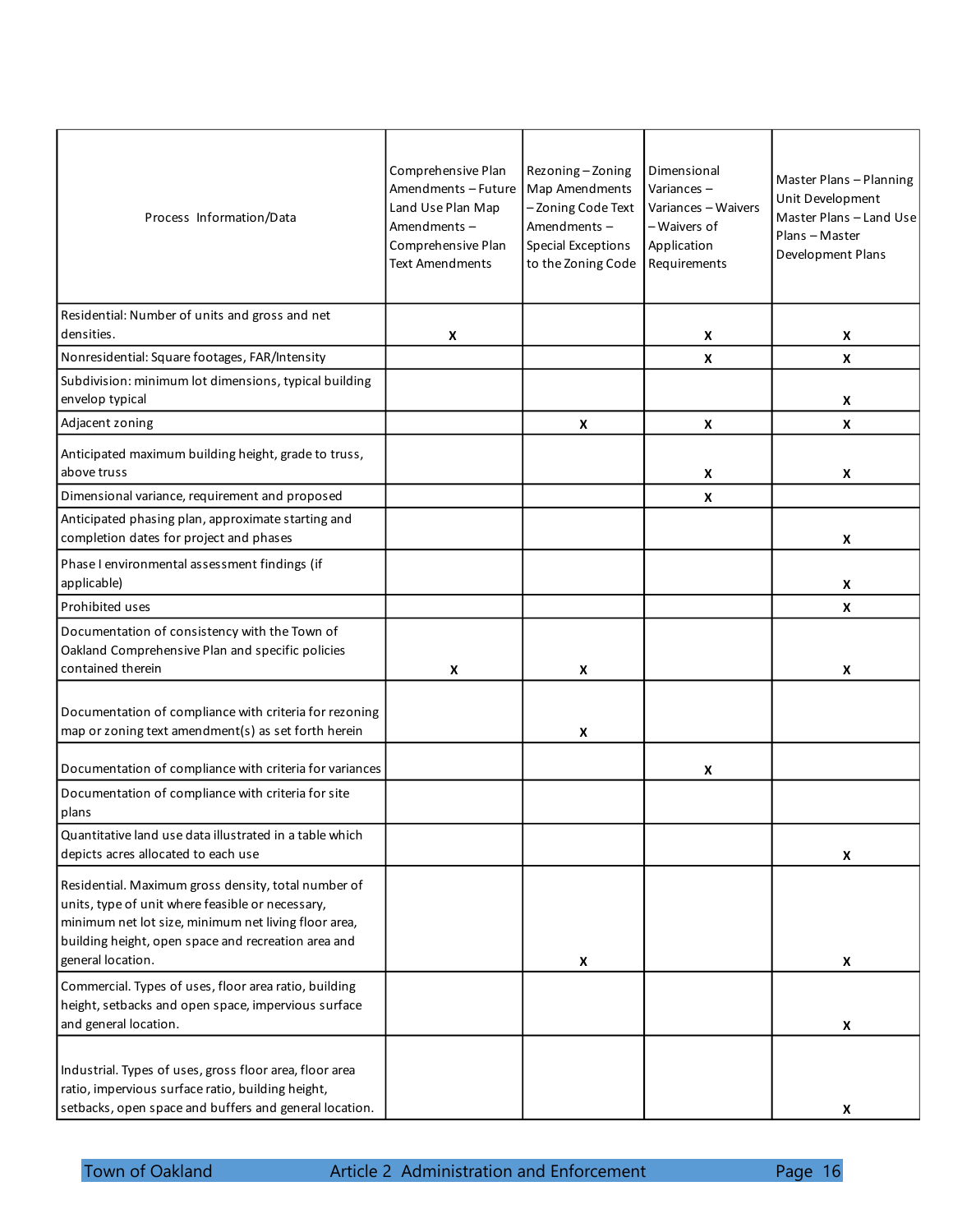| Process Information/Data                                | Comprehensive Plan<br>Amendments - Future<br>Land Use Plan Map<br>Amendments-<br>Comprehensive Plan<br><b>Text Amendments</b> | Rezoning - Zoning<br>Map Amendments<br>-Zoning Code Text<br>Amendments-<br><b>Special Exceptions</b><br>to the Zoning Code | Dimensional<br>Variances $-$<br>Variances - Waivers<br>- Waivers of<br>Application<br>Requirements | Master Plans - Planning<br>Unit Development<br>Master Plans - Land Use<br>Plans - Master<br>Development Plans |
|---------------------------------------------------------|-------------------------------------------------------------------------------------------------------------------------------|----------------------------------------------------------------------------------------------------------------------------|----------------------------------------------------------------------------------------------------|---------------------------------------------------------------------------------------------------------------|
| Environmental impacts of the proposed development       |                                                                                                                               |                                                                                                                            |                                                                                                    |                                                                                                               |
| on: (a) environmentally fragile lands including water   |                                                                                                                               |                                                                                                                            |                                                                                                    |                                                                                                               |
| bodies, wetlands, 100-year floodplain and floodways,    |                                                                                                                               |                                                                                                                            |                                                                                                    |                                                                                                               |
| wellfields, aquifer recharge areas, areas of known      |                                                                                                                               |                                                                                                                            |                                                                                                    |                                                                                                               |
| endangered or threatened species of flora or fauna, or  |                                                                                                                               |                                                                                                                            |                                                                                                    |                                                                                                               |
| any other known significant environmental features of   |                                                                                                                               |                                                                                                                            |                                                                                                    |                                                                                                               |
| the site; (b) natural vegetation, including steps to    |                                                                                                                               |                                                                                                                            |                                                                                                    |                                                                                                               |
| protect existing tree canopy and general tree removal   |                                                                                                                               |                                                                                                                            |                                                                                                    |                                                                                                               |
| estimates and locations; (c) impact of proposed grading |                                                                                                                               |                                                                                                                            |                                                                                                    |                                                                                                               |
| plan and drainage system improvements; (d) impact to    |                                                                                                                               |                                                                                                                            |                                                                                                    |                                                                                                               |
| the Wekiva spring shed area; (e) findings of any        |                                                                                                                               |                                                                                                                            |                                                                                                    |                                                                                                               |
| environmental assessment for hazardous wastes,          |                                                                                                                               |                                                                                                                            |                                                                                                    |                                                                                                               |
| brownfield or other contamination; and (f) other        |                                                                                                                               |                                                                                                                            |                                                                                                    |                                                                                                               |
| significant natural features of site.                   | X                                                                                                                             |                                                                                                                            |                                                                                                    | X                                                                                                             |
| Concurrency management documentation                    |                                                                                                                               | X                                                                                                                          |                                                                                                    | X                                                                                                             |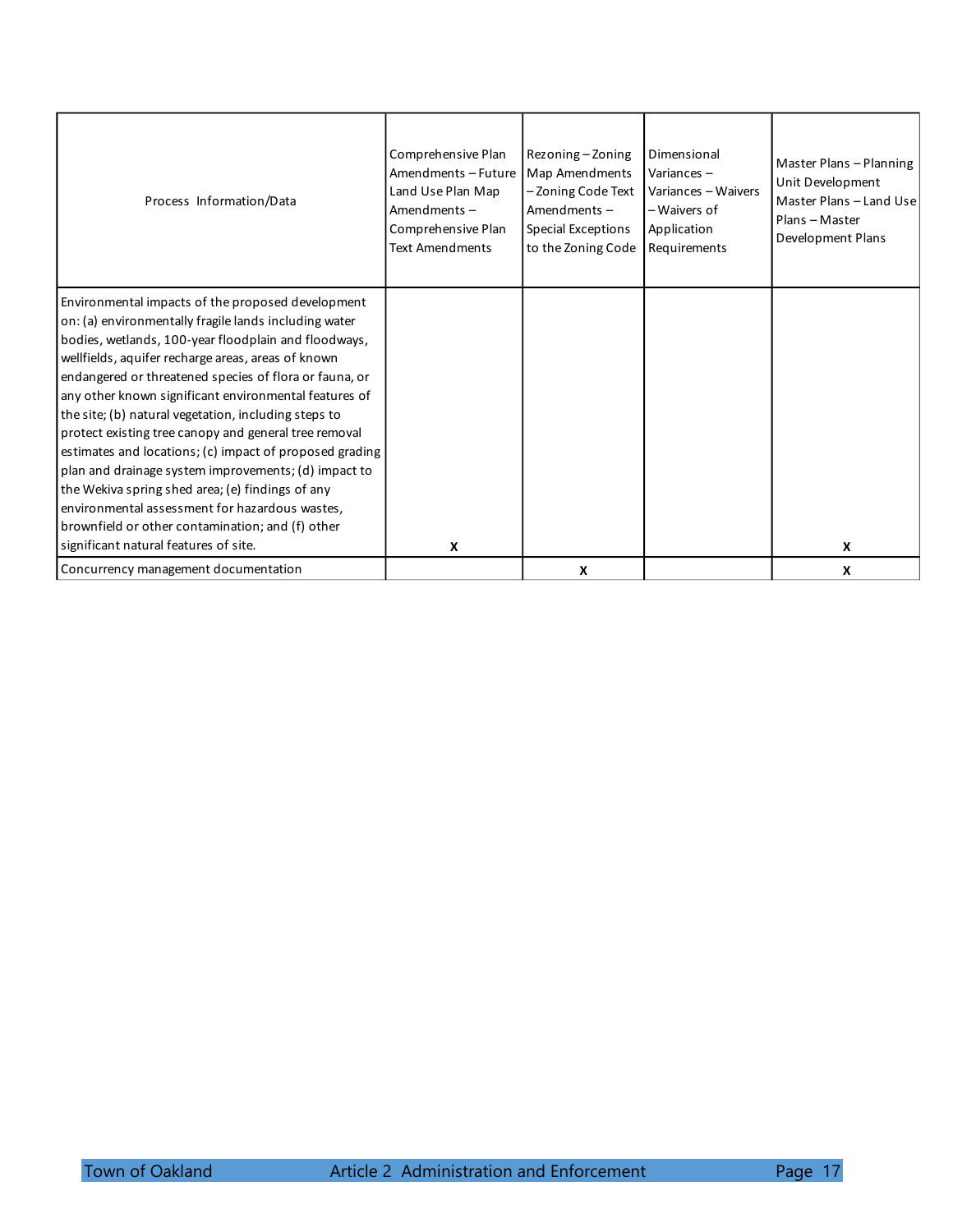| Process Information/Data                                                                                                                                                                        | Conceptual Master Agreements -<br>Plans - Conceptual Amendments to<br>Site Plans | Development<br>Development<br>Agreements | Site Plans -<br>Engineering<br>Plans | Preliminary<br><b>Subdivision Plans</b><br>- Final Plats -<br>Plats | Architectural/<br><b>Building</b><br>Elevations $-$<br>Architectural<br>Renderings |
|-------------------------------------------------------------------------------------------------------------------------------------------------------------------------------------------------|----------------------------------------------------------------------------------|------------------------------------------|--------------------------------------|---------------------------------------------------------------------|------------------------------------------------------------------------------------|
| A general location map                                                                                                                                                                          | X                                                                                |                                          | X                                    | X                                                                   | X                                                                                  |
| A recent aerial of the site and the surrounding area<br>within 200 feet, noting road access points, adjacent<br>land use designations and design districts                                      | X                                                                                |                                          | X                                    | X                                                                   | X                                                                                  |
| A boundary survey or scaled delineation of the property<br>and existing structures and improvements with<br>setbacks noted, registered Florida surveyor may be<br>required                      |                                                                                  | X                                        | X                                    | X                                                                   | X                                                                                  |
| Legal description                                                                                                                                                                               | X                                                                                | X                                        | X                                    | X                                                                   | X                                                                                  |
| Property owners of record                                                                                                                                                                       | X                                                                                | X                                        | X                                    | X                                                                   | X                                                                                  |
| Proof of ownership, may include legal instruments                                                                                                                                               |                                                                                  |                                          |                                      |                                                                     |                                                                                    |
| acceptable to Town Attorney                                                                                                                                                                     |                                                                                  | X                                        | X                                    | X                                                                   | x                                                                                  |
| Proposed development/redevelopment plan with land<br>uses and structures noted, including off-street parking,<br>impervious coverage, designated open space, and other<br>proposed improvements |                                                                                  |                                          | X                                    |                                                                     | X                                                                                  |
|                                                                                                                                                                                                 |                                                                                  |                                          | X                                    | X                                                                   | X                                                                                  |
| Existing easements, streets and rights-of-way<br><b>Existing and Proposed Buildings</b>                                                                                                         |                                                                                  |                                          | X                                    |                                                                     | X                                                                                  |
| Existing trees greater than or equal to 6 inches dbh                                                                                                                                            |                                                                                  |                                          | $\boldsymbol{x}$                     | X                                                                   | X                                                                                  |
| Environmentally sensitive areas, soils, watercourses,<br>flood hazard areas                                                                                                                     | X                                                                                |                                          | X                                    | X                                                                   |                                                                                    |
| Existing topographic contours of the site at 5 ft.<br>intervals                                                                                                                                 |                                                                                  |                                          | X                                    | X                                                                   | X                                                                                  |
| Proposed topographic contours                                                                                                                                                                   | X                                                                                |                                          | X                                    | X                                                                   | X                                                                                  |
| Proposed landscape plan in compliance with the Florida<br>native vegetation as specified in this code                                                                                           |                                                                                  |                                          | X                                    | X                                                                   | X                                                                                  |
| Landscape and tree preservation table/compliance chart<br>with existing, to-be-removed, required and provided<br>trees, species and plantings                                                   |                                                                                  |                                          | X                                    | X                                                                   | X                                                                                  |
| Tree survey map/aerial depicting proposed removal and<br>preservation of existing trees                                                                                                         |                                                                                  | X                                        | X                                    | X                                                                   | X                                                                                  |
| Traffic Impact Analysis, when applicable, Town-staff-<br>approved methodology required                                                                                                          |                                                                                  |                                          | X                                    | X                                                                   |                                                                                    |
| Proposed public utilities including method of providing<br>solid waste removal, potable water, wastewater and<br>reuse lines                                                                    |                                                                                  |                                          | X                                    | X                                                                   |                                                                                    |
|                                                                                                                                                                                                 | X                                                                                | X                                        | $\boldsymbol{x}$                     |                                                                     |                                                                                    |
| Drainage/Stormwater management<br>Open Space, Parks/recreation facilities                                                                                                                       | X                                                                                |                                          | X                                    | X<br>X                                                              |                                                                                    |
|                                                                                                                                                                                                 | X                                                                                |                                          | $\boldsymbol{x}$                     |                                                                     | X                                                                                  |
| Pervious and Impervious Surface including data                                                                                                                                                  |                                                                                  |                                          |                                      |                                                                     | X                                                                                  |
| <b>School Concurrency</b><br>Proposed land use types by acreage and their locations<br>(land use or building bubbles may be acceptable)                                                         | X (Generalized<br>concept-land use<br>and buildings)                             |                                          | X                                    | X<br>X                                                              |                                                                                    |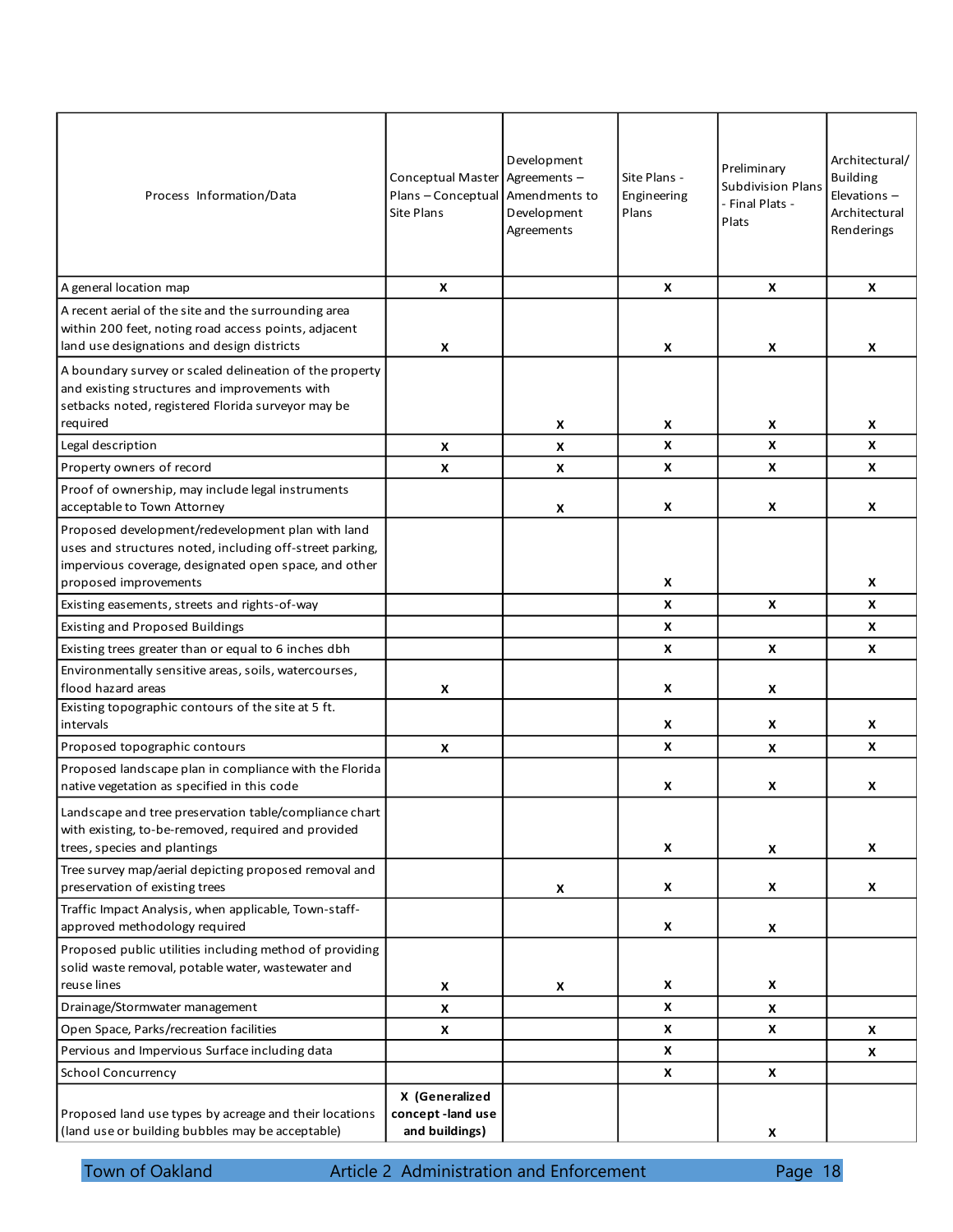| Process Information/Data                                                                                                                                                                                                                    | Conceptual<br>Master Plans-<br>Conceptual Site<br>Plans | Development<br>Agreements -<br>Amendments to<br>Development<br>Agreements | Site Plans -<br>Engineering<br>Plans | Preliminary<br><b>Subdivision Plans</b><br>- Final Plats -<br>Plats | Architectural/<br><b>Building</b><br>Elevations-<br>Architectural<br>Renderings |
|---------------------------------------------------------------------------------------------------------------------------------------------------------------------------------------------------------------------------------------------|---------------------------------------------------------|---------------------------------------------------------------------------|--------------------------------------|---------------------------------------------------------------------|---------------------------------------------------------------------------------|
| Residential: Number of units and gross and net                                                                                                                                                                                              |                                                         |                                                                           |                                      |                                                                     |                                                                                 |
| densities.                                                                                                                                                                                                                                  | X                                                       | X                                                                         | X<br>X                               | X                                                                   | X                                                                               |
| Nonresidential: Square footages, FAR/Intensity                                                                                                                                                                                              | $\boldsymbol{x}$                                        | X                                                                         |                                      | X                                                                   | $\mathsf{x}$                                                                    |
| Subdivision: minimum lot dimensions, typical building<br>envelop typical                                                                                                                                                                    | X                                                       | X                                                                         |                                      | X                                                                   |                                                                                 |
| Adjacent zoning                                                                                                                                                                                                                             | $\boldsymbol{\mathsf{x}}$                               |                                                                           | X                                    | X                                                                   |                                                                                 |
|                                                                                                                                                                                                                                             |                                                         |                                                                           |                                      |                                                                     |                                                                                 |
| Anticipated maximum building height, grade to truss,<br>above truss                                                                                                                                                                         | X (range)                                               |                                                                           | X                                    | $\boldsymbol{x}$                                                    | X                                                                               |
| Dimensional variance, requirement and proposed                                                                                                                                                                                              |                                                         |                                                                           |                                      |                                                                     |                                                                                 |
| Anticipated phasing plan, approximate starting and<br>completion dates for project and phases                                                                                                                                               |                                                         | X                                                                         | X                                    | x                                                                   |                                                                                 |
| Phase I environmental assessment findings (if<br>applicable)                                                                                                                                                                                |                                                         | X                                                                         | X                                    | X                                                                   |                                                                                 |
| Prohibited uses                                                                                                                                                                                                                             | X                                                       | X                                                                         |                                      |                                                                     |                                                                                 |
| Documentation of consistency with the Town of<br>Oakland Comprehensive Plan and specific policies<br>contained therein                                                                                                                      |                                                         | X                                                                         |                                      | X                                                                   |                                                                                 |
| Documentation of compliance with criteria for rezoning<br>map or zoning text amendment(s) as set forth herein                                                                                                                               |                                                         |                                                                           |                                      |                                                                     |                                                                                 |
| Documentation of compliance with criteria for variances                                                                                                                                                                                     |                                                         |                                                                           |                                      |                                                                     |                                                                                 |
| Documentation of compliance with criteria for site<br>plans                                                                                                                                                                                 |                                                         |                                                                           | X                                    |                                                                     |                                                                                 |
| Quantitative land use data illustrated in a table which<br>depicts acres allocated to each use                                                                                                                                              | X                                                       |                                                                           | X                                    | X                                                                   |                                                                                 |
| Residential. Maximum gross density, total number of<br>units, type of unit where feasible or necessary,<br>minimum net lot size, minimum net living floor area,<br>building height, open space and recreation area and<br>general location. | X                                                       | X                                                                         | X                                    |                                                                     |                                                                                 |
| Commercial. Types of uses, floor area ratio, building<br>height, setbacks and open space, impervious surface<br>and general location.                                                                                                       | X                                                       | X                                                                         | X                                    |                                                                     | x                                                                               |
| Industrial. Types of uses, gross floor area, floor area<br>ratio, impervious surface ratio, building height,<br>setbacks, open space and buffers and general location.                                                                      | X                                                       |                                                                           | X                                    |                                                                     | x                                                                               |